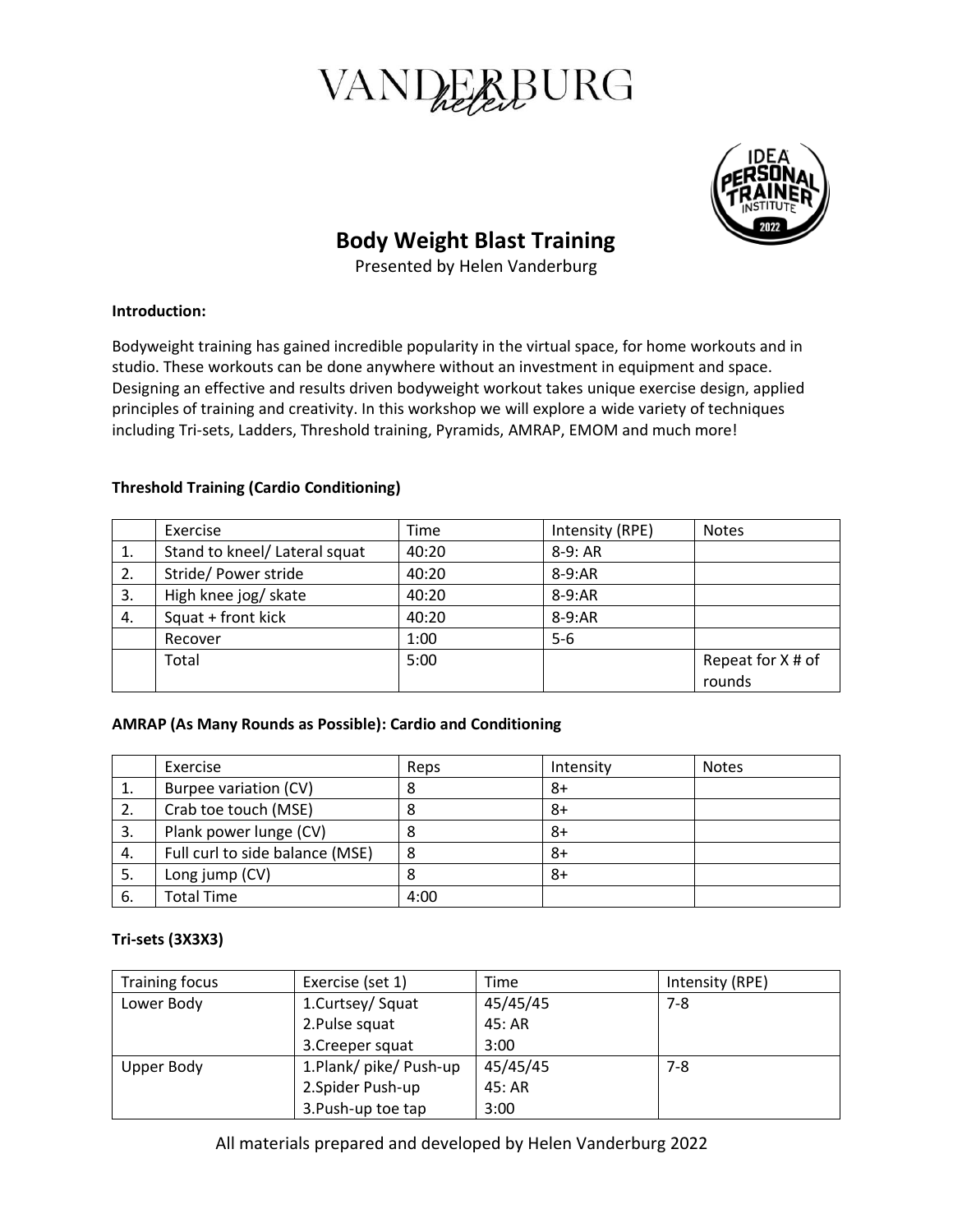

| <b>Core Conditioning</b> | 1. Beast to side kick | 45/45/45 | 7-8 |
|--------------------------|-----------------------|----------|-----|
|                          | thru                  | 45: AR   |     |
|                          | 2. Rolling Plank      | 3:00     |     |
|                          | 3. Reverse Plank      |          |     |
|                          | (tendon stretch)      |          |     |
| Total                    | Repeat                | 9:00     |     |

#### **Build Up**

| Exercise                | Time        | Intensity (RPE) |  |
|-------------------------|-------------|-----------------|--|
| Plank to leg press      | 30 sec      | $9+$            |  |
| Push-ups                | 30 sec      | $9+$            |  |
| T-stand                 | 30 sec      | $9+$            |  |
| Squat + front kick      | 30 sec      | $9+$            |  |
| Alternate lateral lunge | 30 sec      | $9+$            |  |
| Combine all exercises   | 1:30        | $9+$            |  |
| AR                      | 1:00        | $5-6$           |  |
| Total                   | 5:00/ Round |                 |  |

## **EMOM (Every Minute on the Minute) 10X10=10 minutes**

|     | Exercise                          | Reps  | Intensity | <b>Notes</b>                     |
|-----|-----------------------------------|-------|-----------|----------------------------------|
| 1.  | Squat jumps                       | 10    | $7 - 8 +$ |                                  |
| 2.  | Plank with leg press + knee drive | 10    | $7 - 8 +$ |                                  |
| 3.  | Alternate transverse lunge        | 10    | $7 - 8 +$ |                                  |
| 4.  | Commandos + Push-up               | 10    | $7 - 8 +$ |                                  |
| 5.  | Plank Jack Combo                  | 10    | $7 - 8 +$ |                                  |
| 6.  | Climber                           | 10    | $7 - 8 +$ |                                  |
| 7.  | Curtsey pulse lunge/squat R       | 10    | $7 - 8 +$ |                                  |
| 8.  | Side plank to pike R              | 10    | $7 - 8 +$ |                                  |
| 9.  | Curtsey pulse lunge/squat L       | 10    | $7 - 8 +$ |                                  |
| 10. | Side plank to pike L              | 10    | $7 - 8 +$ |                                  |
|     | Total                             | 10:00 |           | Adjust time to<br>meet the needs |

# **Ladder (Increasing or Decreasing Reps or Time)**

| Exercise                 | Reps                  | Intensity | <b>Notes</b>             |
|--------------------------|-----------------------|-----------|--------------------------|
| Touch down power         | $4 - 6 - 8 - 10 - 12$ |           | Do all 4 exercises for 4 |
| jack                     |                       |           | reps. Rest for :30.      |
|                          |                       |           | Move to 6. Rest for :30  |
|                          |                       |           | and so on                |
| Beast Toe Touch          | $4 - 6 - 8 - 10 - 12$ |           |                          |
| Climber/ frog jumps      | $4 - 6 - 8 - 10 - 12$ |           |                          |
| Supine lateral leg swing | $4 - 6 - 8 - 10 - 12$ |           |                          |
| with crunch              |                       |           |                          |